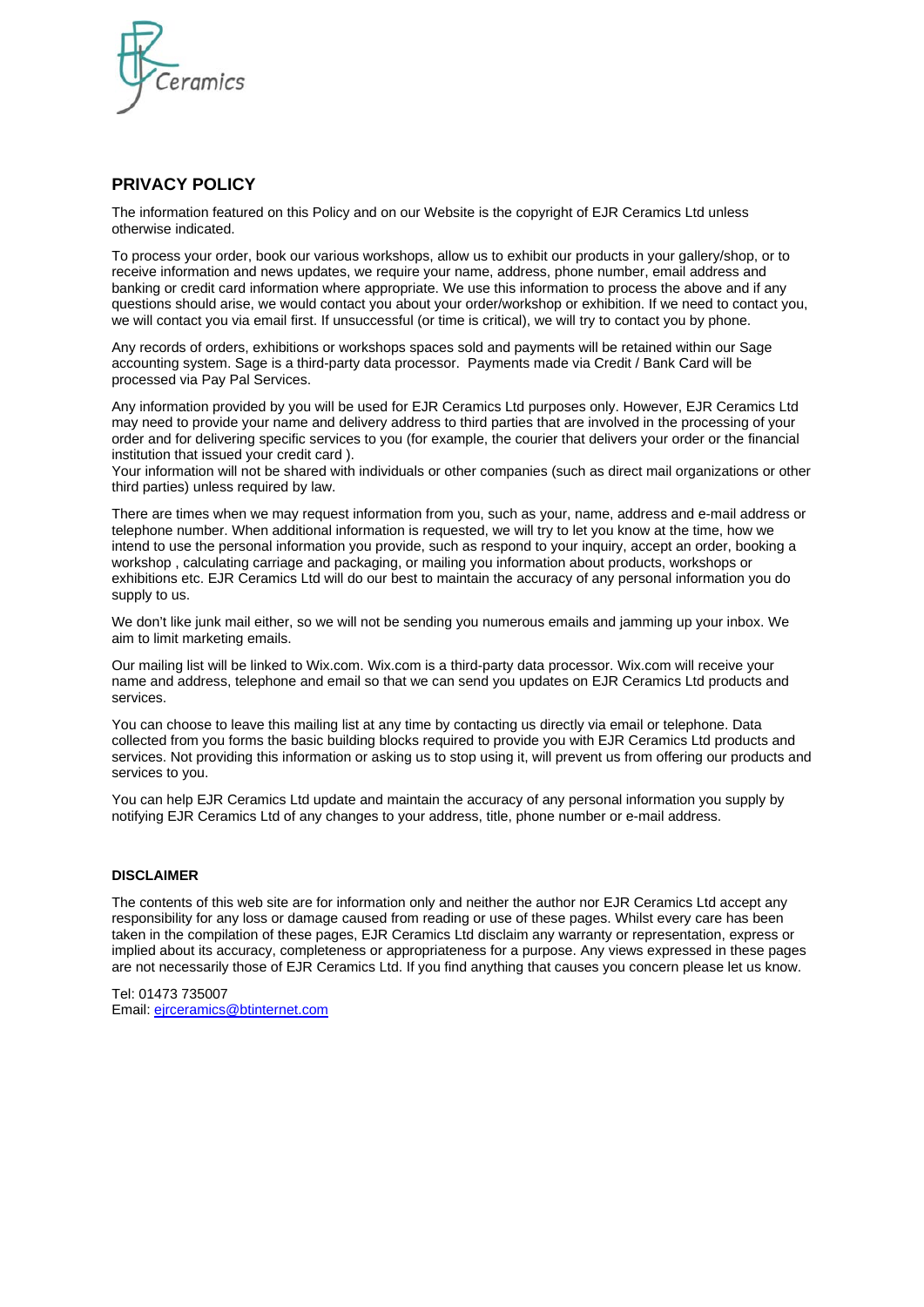

# **DATA PROTECTION AND PRIVACY STATEMENT**

EJR Ceramics Ltd regard your privacy as important and comply with the Data Protection Act 1998. EJR Ceramics Ltd will only use any personal information you send for the purposes for which you provide it, or where allowed by law. EJR Ceramics Ltd will only hold your information for as long as necessary for these purposes and will not pass it to any other parties unless this is made clear to you. All employees who have access to your personal data or are associated with the handling of that data are obliged to respect the confidentiality of your personal data.

## **LINKS DISCLAIMER**

EJR Ceramics Ltd include links from our website to other websites. Many of the links from our site lead to sites maintained by other organisations or individuals. EJR Ceramics Ltd is not responsible for the contents or reliability of linked websites and does not necessarily endorse the views expressed within them. Listing shall not be taken as endorsement of any kind. No responsibility is assumed by EJR Ceramics Ltd for the contents of their pages. EJR Ceramics Ltd will not be able to deal with any queries arising from these external websites – please contact the provider of the website.

## **BROKEN LINKS**

We cannot guarantee that links to our website will work always and we have no control over availability of linked pages.

If your browser reports that it cannot contact the site, there is probably a fault at the website and it may be worth trying again later. If you would like us to link to your site, or another site you find useful, email: ejrceramics@btinternet.com with the URL and we will consider adding a link.

## **LINKS TO THIS SITE**

You are welcome to make a link to any page on our site if you think it is useful. However, you must acknowledge EJR Ceramics Ltd copyright if you copy any text or graphics from our pages onto your own, or include any graphics on our site within your pages.

#### **YOUR CONSENT**

By using EJR Ceramics Ltd website and signing up to our newsletter, you consent to the use of this information by EJR Ceramics Ltd for the purposes described above. If EJR Ceramics Ltd decide to change our Privacy Policy, we will post the changes onto the website and email you, so that you are always aware of what information we collect, how we use it and in what circumstances we disclose it.

Email: ejrceramics@btinternet.com

#### **Cookie Information**

Cookies are small bits of text used by a browser to store information on your computer's hard drive. Each cookie can only be read by the web server that originally issued it. Cookies cannot profile your system or collect information from your hard drive. Most On-Line retailers use cookies. EJR Ceramics Ltd currently does not use cookies to store any information.

## **Your Rights Under GDPR from May 2018**

#### **The Right to be Informed**

We meet your rights by providing you with a privacy policy and statement

#### **The Right of Access**

You have the right to obtain confirmation that your data is being processed and access to your personal information, also known as subject access rights,

#### **The Right of Rectification**

You have the right to update us with any changes to your personal information if it is inaccurate or incomplete

#### **The Right of Erasure**

The right to erasure is also known as 'the right to be forgotten', the broad principle underpinning this right is to enable you to request the deletion or removal of personal data whether there is no compelling reason for its continued processing.